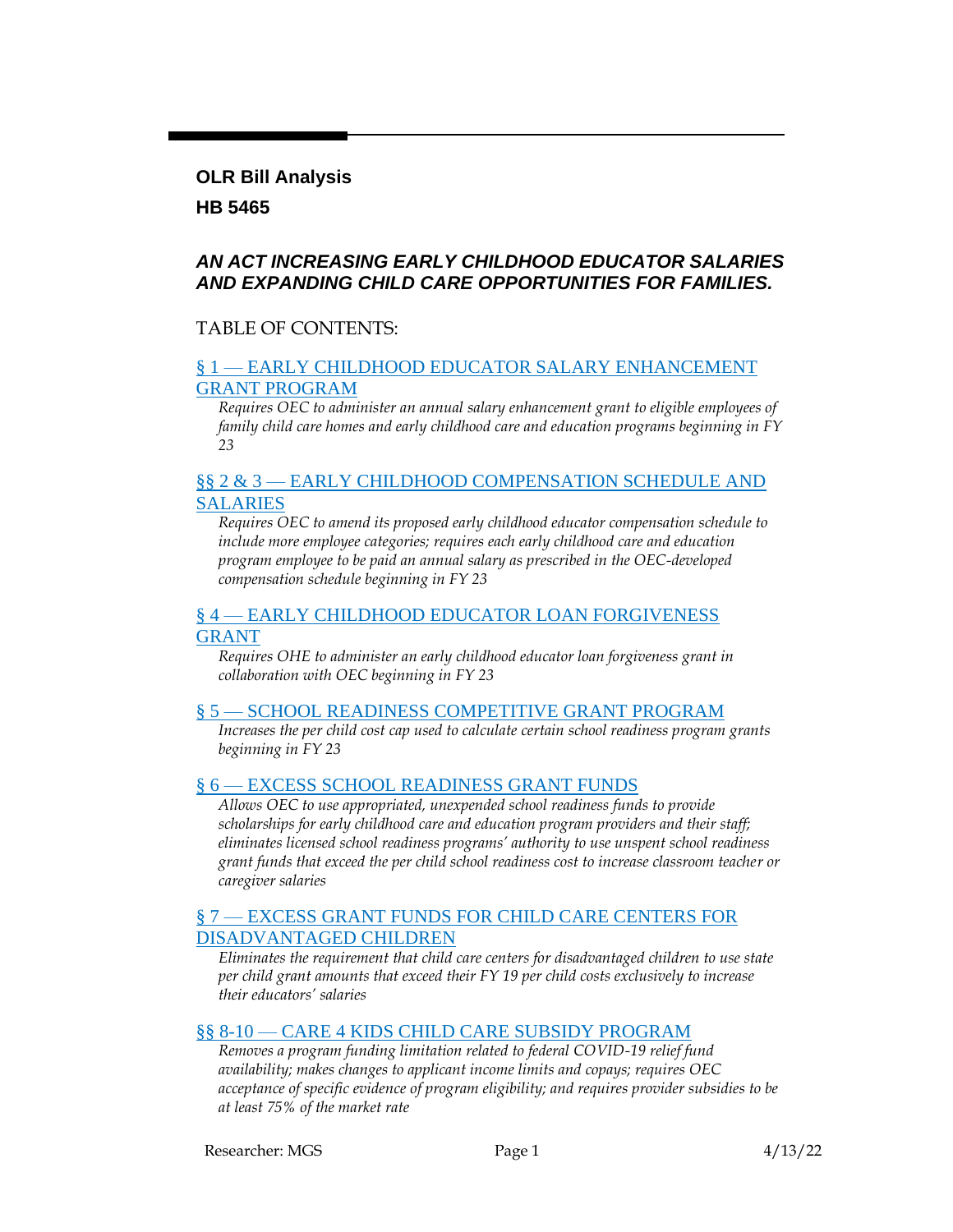### § 11 — [FAMILY CHILD CARE HOME STAFFING AND ENROLLMENT](#page-10-0)

*Requires family child care homes to employ an OEC-approved assistant to care for more than six and up nine children and removes a similar requirement in current law, limited to children enrolled in school, that only requires extra staff during the summer and for children that are not the provider's own children; allows all of a family child care home provider's own children to attend any time of year*

#### § 12 — [SCHOOL READINESS LOCAL NEEDS ASSESSMENT](#page-11-0)

*Requires local school readiness councils to conduct an early childhood education needs assessment for children and families in the community; allows a local or regional school readiness council to convert unused school readiness space into infant and toddler spaces*

#### § 13 — [SCHOOL READINESS APPROPRIATION](#page-11-1)

*Appropriates an unspecified amount to OEC in FY 23 to provide (1) scholarships and professional development for early childhood program providers and staff and (2) help for state-funded program staff members to meet qualification requirements*

### [BACKGROUND](#page-12-0)

**[COMMENT](#page-13-0)** 

### <span id="page-1-0"></span>**§ 1 — EARLY CHILDHOOD EDUCATOR SALARY ENHANCEMENT GRANT PROGRAM**

*Requires OEC to administer an annual salary enhancement grant to eligible employees of family child care homes and early childhood care and education programs beginning in FY 23*

Beginning in FY 23, the bill requires the Office of Early Childhood (OEC) to administer the early childhood care and education salary enhancement grant program. OEC must annually pay a salary enhancement grant to each family child care home and early childhood care and education program, which in turn must distribute the funds to their eligible employees consistent with OEC policy. Under the bill, early childhood care and education programs are the following:

- 1. child care centers;
- 2. group child care homes;
- 3. private preschool programs;
- 4. school readiness programs;
- 5. state funded child care centers for disadvantaged children; and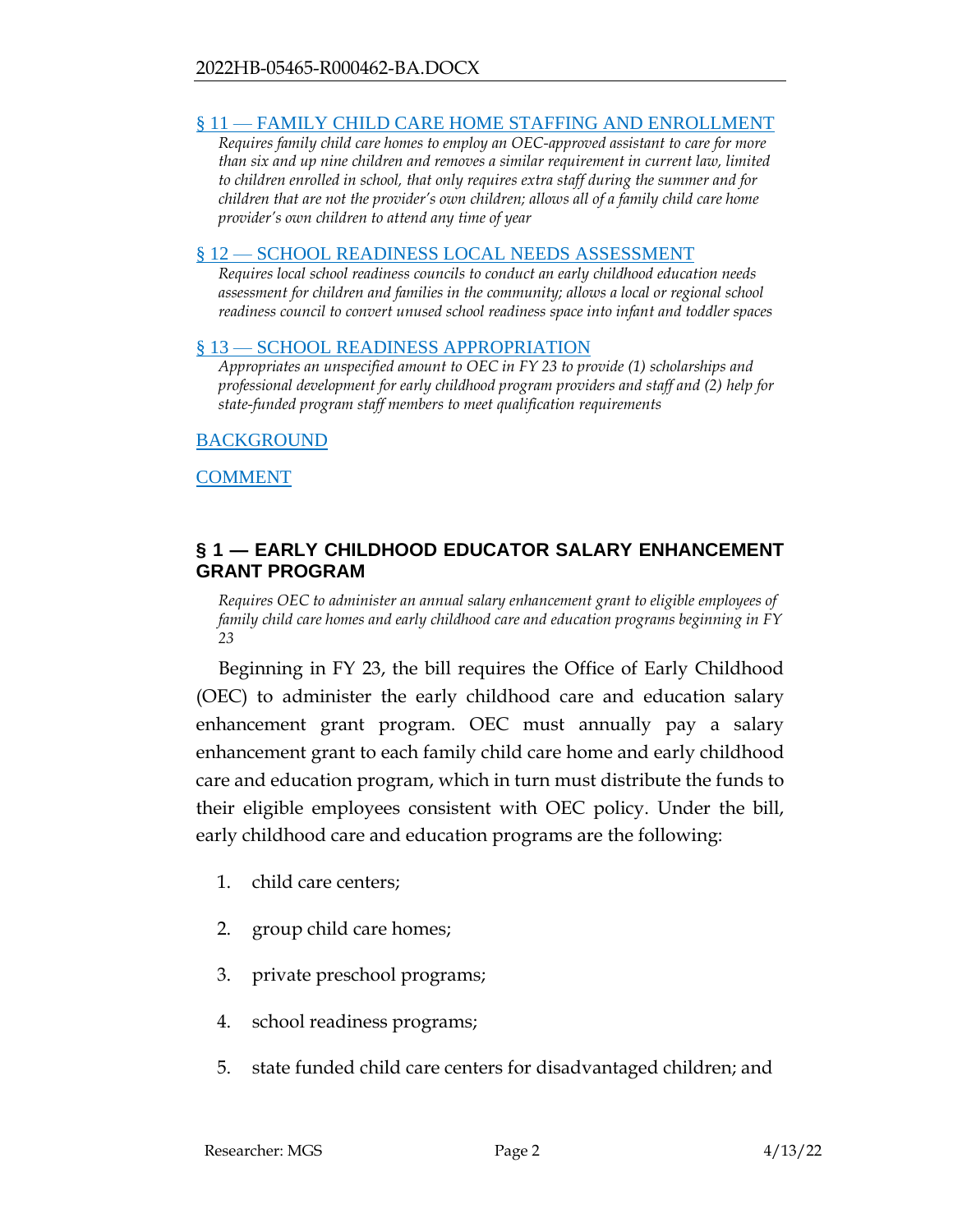6. any state-funded, unlicensed child care services provider or school readiness program with infant, toddler, and preschool spaces that is located in a public school building but not part of the public school system (see BACKGROUND).

The bill requires the OEC commissioner to develop a grant program policy by October 1, 2022, before distributing grant funds to these entities. The policy must address at least the following: eligibility criteria, registration process, grant distribution requirements, and any other requirements the commissioner finds necessary.

## *Grants to Family Child Care Homes*

Under the bill, OEC must annually pay each family child care home a salary enhancement grant in the following amount for each of the following employees: \$20,000 for each licensee; \$6,000 for each OECapproved full-time assistant or substitute staff member; and \$3,000 for each part-time OEC-approved assistant or substitute staff member.

Each licensee must distribute the grant funds consistent with the OEC-developed policy.

# *Grants to Early Childhood Care and Education Programs*

The bill requires each early childhood care and education program to register with OEC to a receive a grant under the program, providing any information required by the office consistent with the program policy. The commissioner determines when and how the programs must register.

Under the bill, OEC must give each of these programs a grant that equals its respective salary enhancement amount. Each program's salary enhancement amount is calculated using the following formula:

1. finding the difference between each individual employee's (a) prescribed salary under the OEC's early childhood compensation schedule (see §§ 2 & 3 below) and (b) actual salary paid on December 31, 2021, or the annual starting salary for the position on that date if it was vacant;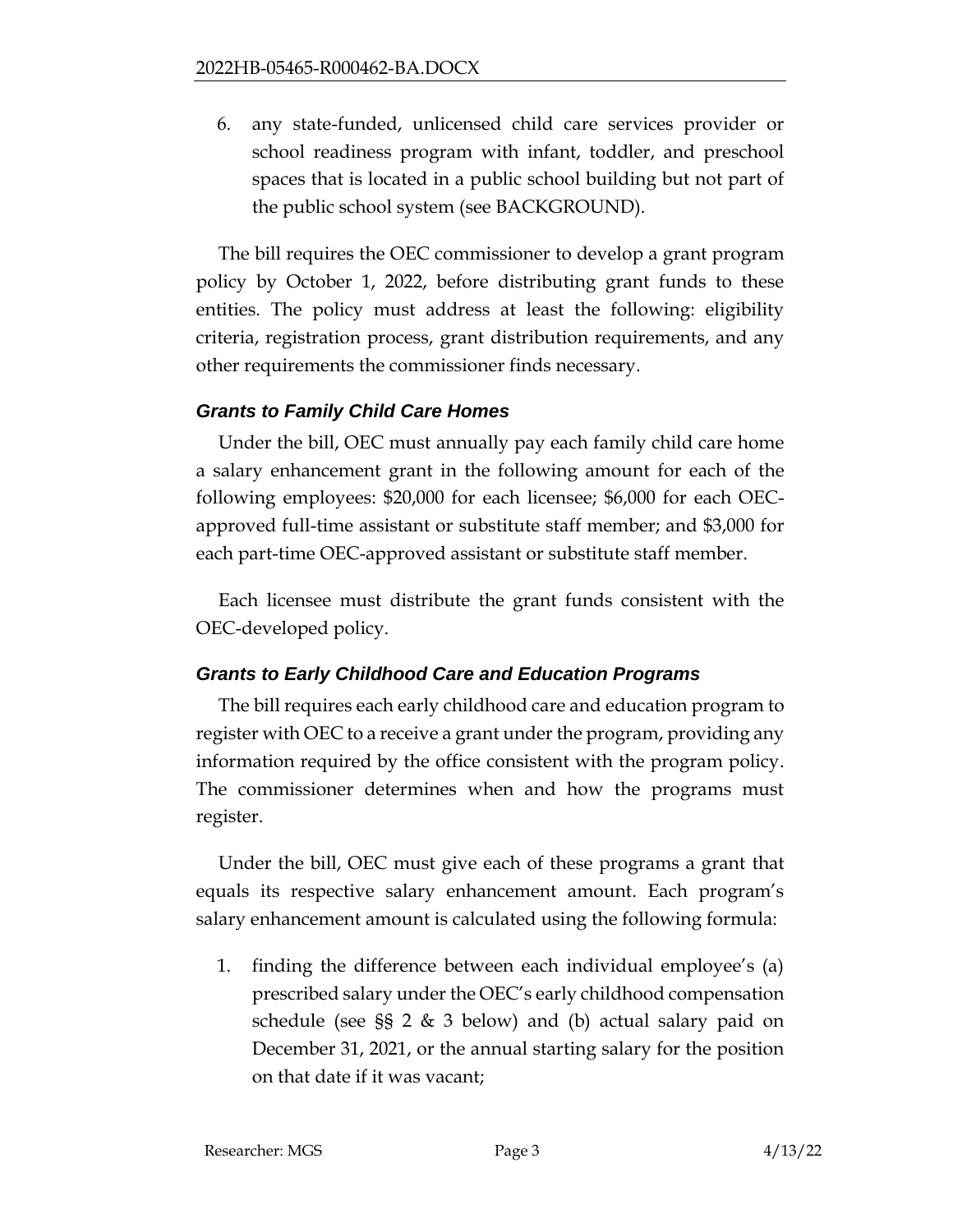- 2. adding \$7,500 to that number for each employee; and
- 3. adding together the above sums for each individual employee in the program for the fiscal year.

The bill requires these programs to distribute the grant funds to their employees consistent with the policy that OEC develops for the grant's administration.

### EFFECTIVE DATE: July 1, 2022

### <span id="page-3-0"></span>**§§ 2 & 3 — EARLY CHILDHOOD COMPENSATION SCHEDULE AND SALARIES**

*Requires OEC to amend its proposed early childhood educator compensation schedule to include more employee categories; requires each early childhood care and education program employee to be paid an annual salary as prescribed in the OEC-developed compensation schedule beginning in FY 23*

Existing law required OEC to develop a proposed early childhood educator compensation schedule for employees of early childhood education programs and submit it, along with cost estimates, implementation recommendations, and other analyses to the Appropriations and Education committees by January 1, 2021. Specifically, the compensation schedule must be a list or series of lists specifying a series of compensation steps and ranges for the salary, wages, benefits, and other forms of valuable consideration provided to employees for their work.

## *Compensation Schedule Amendment (§ 3)*

The bill requires OEC to amend the compensation schedule to include employees of "early childhood care and education programs" by January 1, 2023.

Under the bill, these employees include individuals who meet the following criteria:

1. work for a (a) child care center, group child care home, or school readiness program that does not accept state funds; (b) child care or school readiness program that accepts state funds for infant, toddler, and preschool spaces; (c) private preschool program; or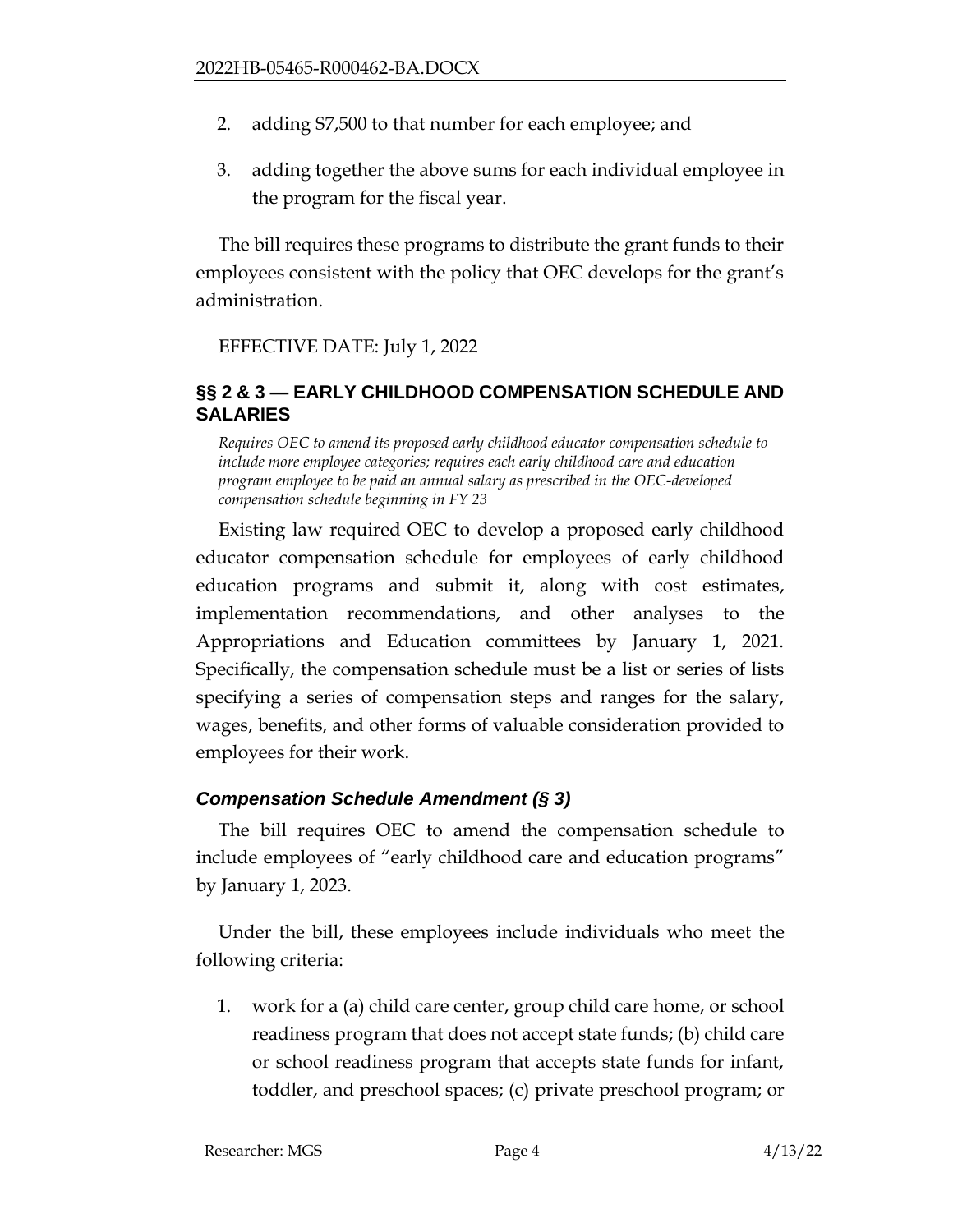- (d) state-funded child care center for disadvantaged children and
- 2. satisfy the eligibility criteria described in OEC's (a) compensation schedule, rather than the staff qualifications requirements established by law (see BACKGROUND) as current law requires for the January 2021 schedule, and (b) policies for the early childhood care and education salary enhancement program (see § 1).

## *Salaries to Match Compensation Schedule (§ 2)*

Beginning July 1, 2022, the bill requires each early childhood care and education program employee to be paid an annual salary as prescribed in the OEC-developed compensation schedule. By law, OEC must establish a recommended minimum salary for employees as part of the proposed early childhood educator compensation schedule. If, however, an employee's salary is greater than the amount prescribed in the schedule, then the employee must be paid the greater amount.

Because this requirement takes effect in 2022, salaries must reflect the 2021 compensation schedule, not the new 2023 schedule required by this bill (see § 3; see COMMENT).

## *Early Childhood Education Program Definition (§ 3)*

The bill also defines the term "early childhood education program" a second time. Under current law, the term refers to any child care or school readiness program with state-funded infant, toddler, and preschool spaces. The bill adds a second, separate definition, defining the term to mean a private preschool program, a private school readiness program, or a state-funded child care center for disadvantaged children. (Presumably, the term captures both definitions, which do not conflict.)

EFFECTIVE DATE: July 1, 2022

# <span id="page-4-0"></span>**§ 4 — EARLY CHILDHOOD EDUCATOR LOAN FORGIVENESS GRANT**

*Requires OHE to administer an early childhood educator loan forgiveness grant in collaboration with OEC beginning in FY 23*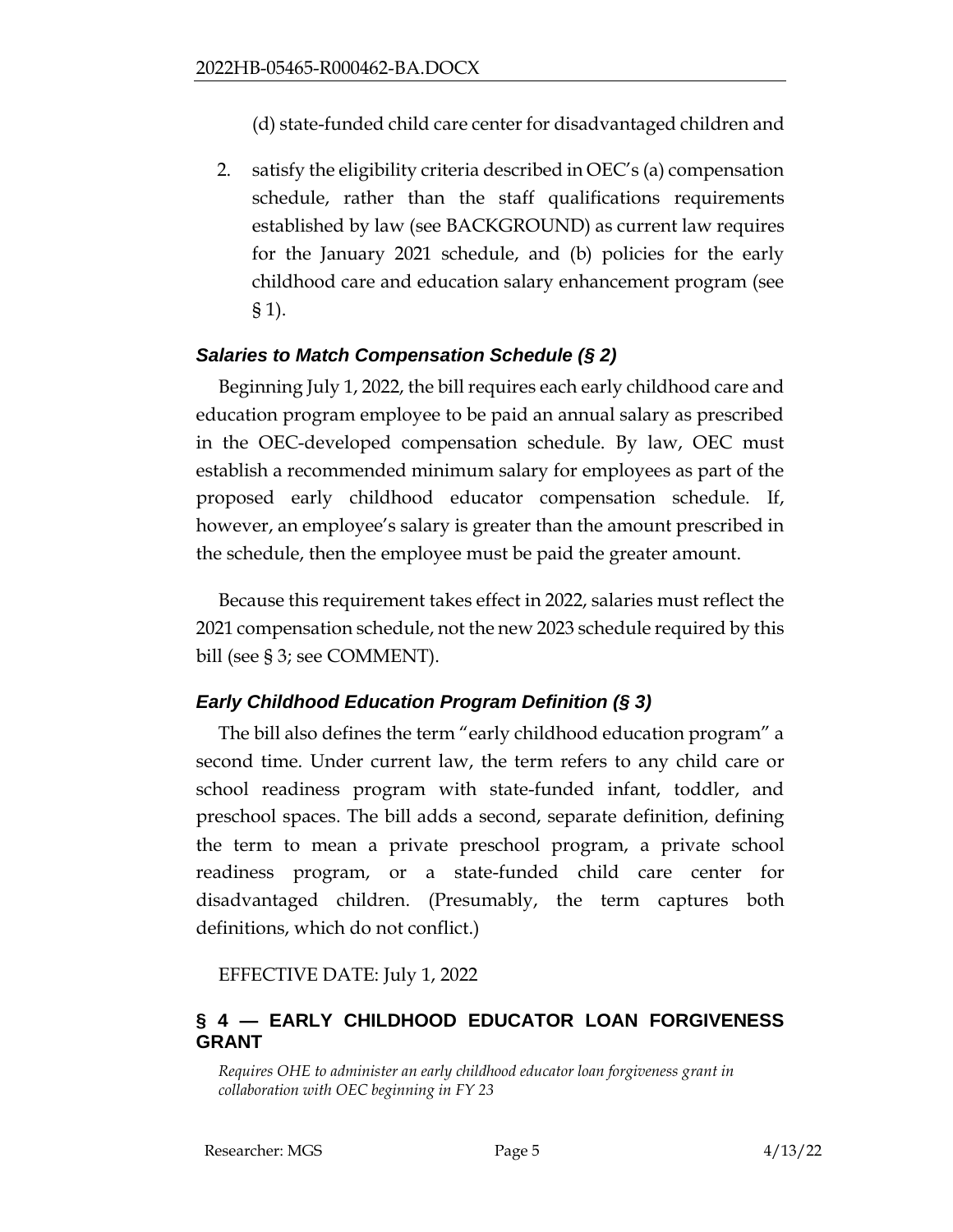Beginning in FY 23, the bill requires the Office of Higher Education (OHE), in collaboration with OEC, to administer an early childhood educator loan forgiveness grant program within available appropriations. This program provides grants to eligible applicants in the amount of their remaining federal or state educational loan balance. Applicants must meet the following criteria to receive a grant:

- 1. have been continuously employed by a licensed child care center or group or family child care home for at least four years at the time they apply and
- 2. hold either an associate or bachelor's degree with a concentration in early childhood education from a regionally-accredited Connecticut public higher education institution, and the degree program is approved by (a) the Board of Regents for Higher Education or OHE and (b) OEC.

By law, a "concentration in early childhood education" is a program of study that includes early childhood education, child study, child development, or human growth and development (CGS § 10-  $16p(a)(10)$ ).

Under the bill, OHE's executive director determines when and how applicants should apply to the program. Any funds appropriated for the program are nonlapsing, and any unexpended funds must be available during the following fiscal year.

EFFECTIVE DATE: July 1, 2022

# <span id="page-5-0"></span>**§ 5 — SCHOOL READINESS COMPETITIVE GRANT PROGRAM**

*Increases the per child cost cap used to calculate certain school readiness program grants beginning in FY 23*

Beginning in FY 23, the bill increases the per child cost cap used to calculate school readiness program grants for OEC's school readiness competitive grant program, which provides spaces in school readiness programs located in alliance districts, areas with priority schools or former priority schools, and the 50 poorest or formerly poorest towns whose school districts are not priority districts (CGS § 10-16 $p(d)(1)$ ).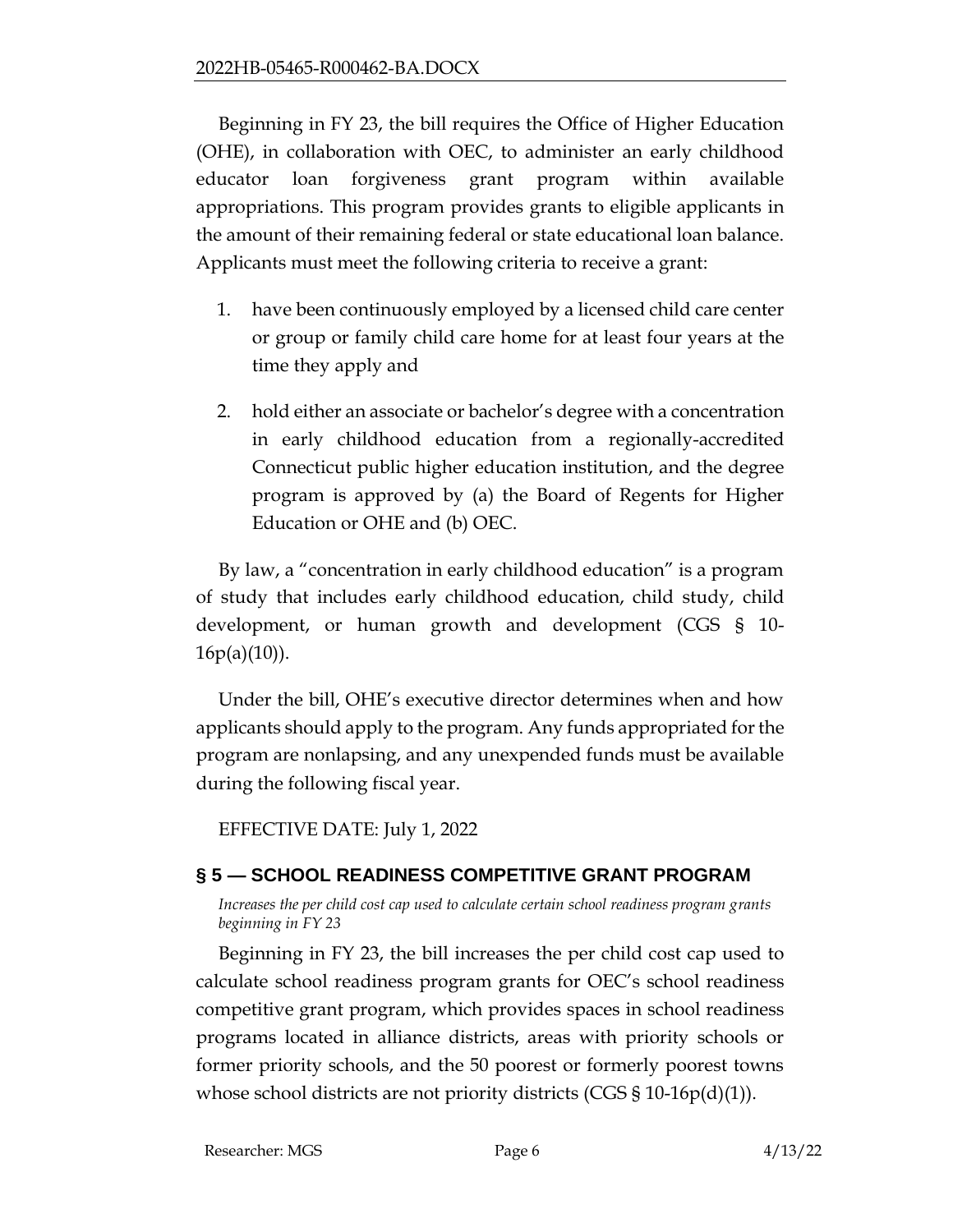The bill raises the cap on the per child cost of this program offered by a school readiness provider by \$1,000, increasing the maximum cost from \$9,027 to \$10,027. This increase affects the calculation of OEC's competitive school readiness grant. By law, the grant amount for an applicant town is calculated by multiplying the per child cost by the number of spaces in the school readiness program. Therefore, a program that provides services at a cost above the current per child cap will receive a grant that is up to \$1,000 larger under the bill.

EFFECTIVE DATE: July 1, 2022

## <span id="page-6-0"></span>**§ 6 — EXCESS SCHOOL READINESS GRANT FUNDS**

*Allows OEC to use appropriated, unexpended school readiness funds to provide scholarships for early childhood care and education program providers and their staff; eliminates licensed school readiness programs' authority to use unspent school readiness grant funds that exceed the per child school readiness cost to increase classroom teacher or caregiver salaries*

The bill makes two changes to how the OEC commissioner and licensed school readiness programs may spend excess school readiness grant funds.

## *Provider and Staff Scholarships*

Under existing law, OEC also offers a school readiness program grant to provide spaces in accredited school readiness programs located in current or former priority school districts (see BACKGROUND). Current law allows the OEC commissioner to use up to \$1 million of any appropriated, unexpended grant funds in the following fiscal year to provide, among other things, professional development for early childhood care and education program providers and their staff, so long as their programs accept state funds for infant, toddler, and preschool spaces. The bill expands this use of funds to include scholarships for these providers and their staff members.

Existing law, unchanged by the bill, requires the commissioner to use the funds to assist individual staff members with the cost of higher educational courses leading to a bachelor's degree. She may give up to \$10,000 per staff member per year for this purpose.

### *Staff Salary Increases*

Researcher: MGS Page 7 4/13/22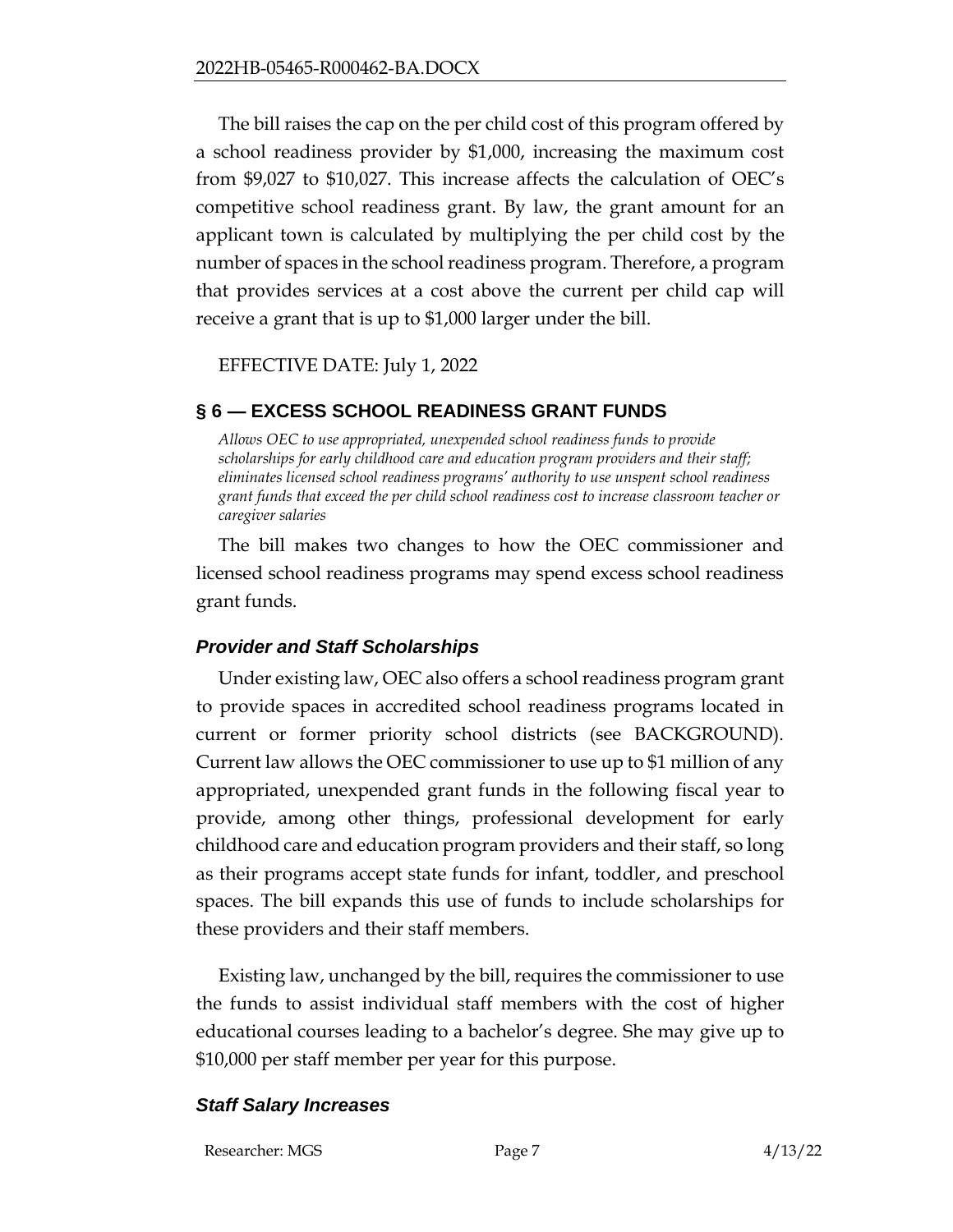Current law requires licensed school readiness programs to use unspent school readiness grant funds that exceed the per child school readiness cost for FY 20 (see § 5 above) to increase salaries for individuals who directly teach or care for children in a school readiness classroom. The bill eliminates this requirement.

EFFECTIVE DATE: July 1, 2022

## <span id="page-7-0"></span>**§ 7 — EXCESS GRANT FUNDS FOR CHILD CARE CENTERS FOR DISADVANTAGED CHILDREN**

*Eliminates the requirement that child care centers for disadvantaged children to use state per child grant amounts that exceed their FY 19 per child costs exclusively to increase their educators' salaries*

By law, the state through the OEC commissioner may enter into contracts with municipalities, human resource development agencies, or nonprofit corporations for state financial assistance (i.e., grants) for developing and operating child care centers for disadvantaged children.

Current law requires that the contracts provide for a state grant for the following:

- 1. part of the program's cost, as determined by the OEC commissioner, if the program is not federally assisted;
- 2. half the amount by which the program's net cost, as approved by the commissioner, exceeds its federal grant; or
- 3. at least equal to the per child cost set in state law (see § 5 above) for each child age three to five not yet eligible to enroll in school.

The bill removes the requirement that any portion of the per child amount received by these centers under the third state grant option that exceeds the per child cost amount set in the contract for FY 19 be used exclusively to increase educators' salaries at the centers.

EFFECTIVE DATE: July 1, 2022

# <span id="page-7-1"></span>**§§ 8-10 — CARE 4 KIDS CHILD CARE SUBSIDY PROGRAM**

*Removes a program funding limitation related to federal COVID-19 relief fund availability; makes changes to applicant income limits and copays; requires OEC*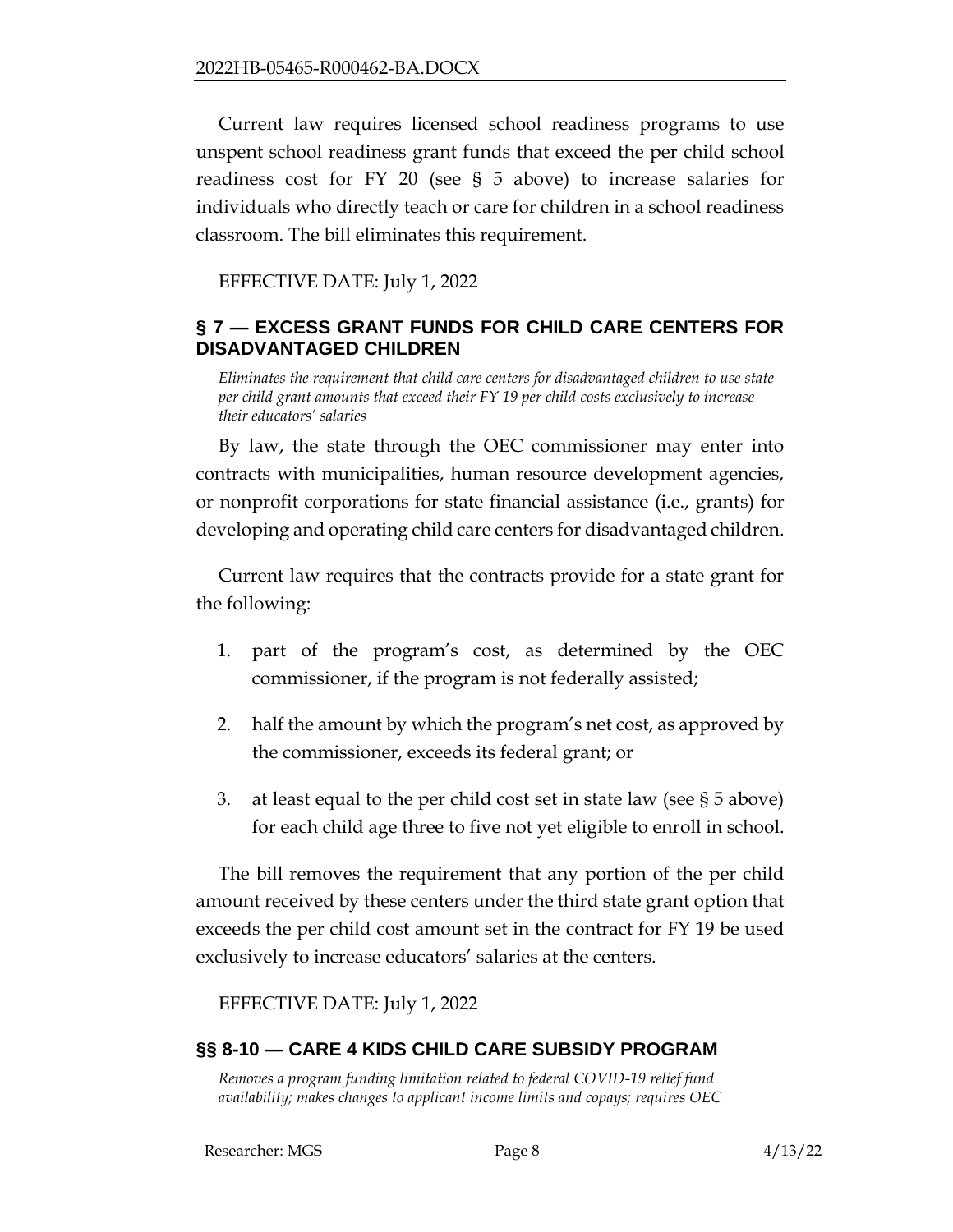*acceptance of specific evidence of program eligibility; and requires provider subsidies to be at least 75% of the market rate*

OEC's Care 4 Kids child care subsidy program helps low- to moderate-income families pay for child care costs if a parent or caretaker is working, attending high school, or enrolled or participating in certain postsecondary education and workforce training programs.

The bill (1) removes a program funding limitation related to federal COVID-19 relief fund availability; (2) makes changes to applicant income standards and copays; (3) requires OEC acceptance of specific evidence of program eligibility; and (4) requires provider subsidies to be at least 75% of the market rate.

## *COVID-19 Relief Funding Limitation (§§ 8 & 9)*

The bill removes from current law a funding availability limitation on applicants participating in certain postsecondary education and workforce training programs. Under current law, these groups are only eligible to receive Care 4 Kids benefits if certain COVID-19 related relief funds are available under federal law (i.e., the Coronavirus Response and Relief Supplemental Appropriations Act (P.L. 116-260) or the American Rescue Plan Act (P.L. 117-2)) and designated by the commissioner to fund the subsidies. Specifically, the bill removes this limitation for subsidy recipients enrolled in any of the following:

- 1. a public or private higher education institution,
- 2. a private occupational school,
- 3. a job training or employment program administered by a regional workforce development board,
- 4. a Department of Labor-administered apprenticeship program,
- 5. a State Board of Education-approved alternate route to certification program,
- 6. an adult education program or other high school equivalency program, or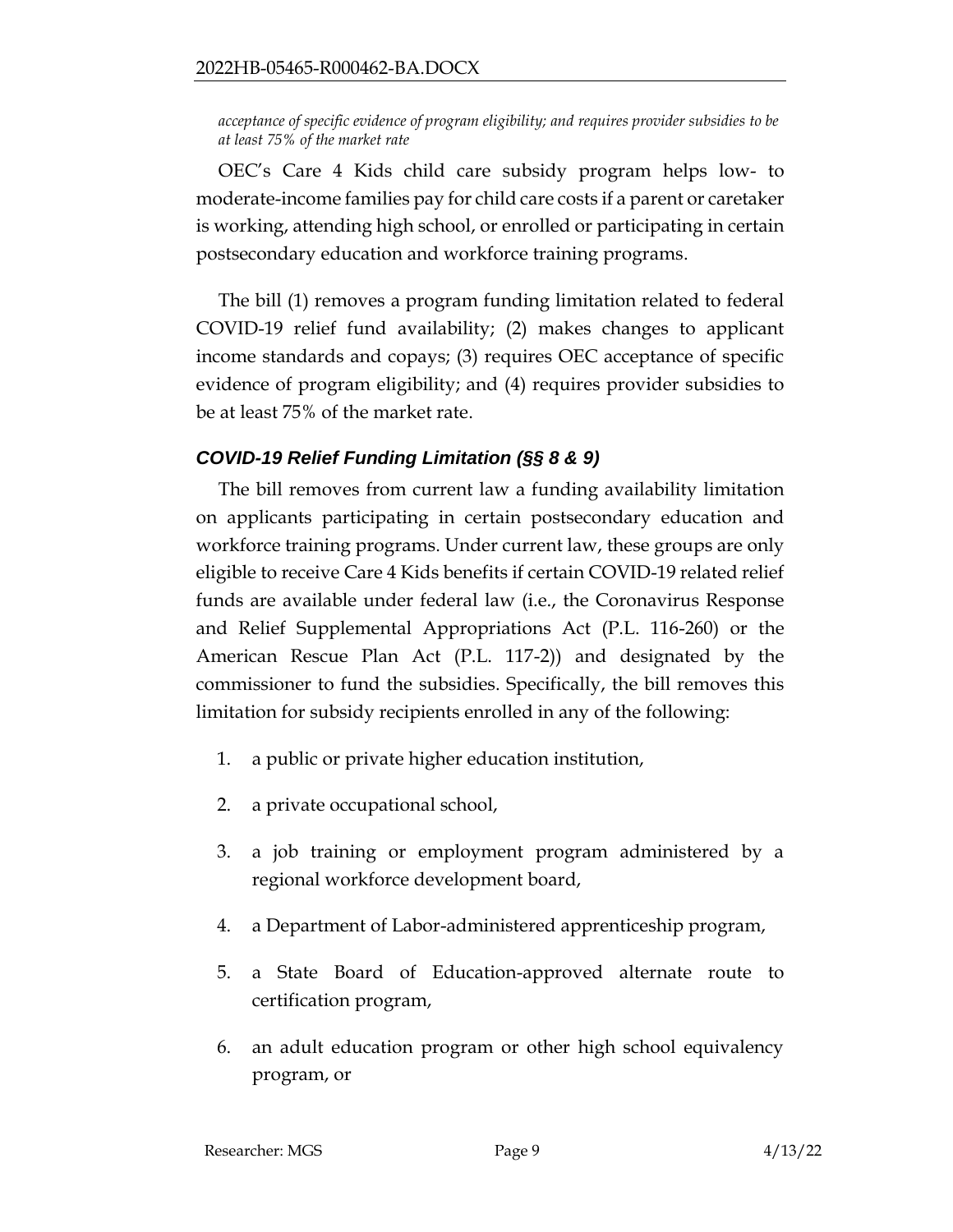7. a local Even Start program or other adult education program approved by the OEC commissioner.

## *Applicant Income Limits and Copays (§ 8)*

The bill requires the OEC commissioner to expand Care 4 Kids eligibility by raising the income limit, allowing applicants and recipients to be families with a gross income up to 75%, rather than 50%, of the statewide median income (SMI). It also eliminates a separate income limit (55% of SMI) for people who qualify because they are no longer eligible for Temporary Family Assistance. It removes from current law the commissioner's authority to increase the income level up to maximum allowed under federal law (i.e., up to 85% of SMI under the Child Care Development Fund (CCDF) program, the federal funding source for child care subsidies).

Additionally, the bill requires the commissioner to limit an eligible family's copay amount to 7% of its household income. There are no copay limits for families specified under current law.

# *Evidence of Eligibility (§ 9)*

Under the bill, when determining an applicant's eligibility for Care 4 Kids subsidies as a working parent or caretaker, the OEC commissioner must accept evidence of registration with a DOL-administered job search assistance program. The commissioner must consider this applicant to have half-time employment and be eligible for the subsidy for 90 days while seeking employment.

# *Provider Subsidies (§ 10)*

Beginning in FY 23, the bill requires the Care 4 Kids subsidy amount paid to child care providers to be at least 75% of the market rate, as determined by the OEC commissioner under the current market rate study that federal law requires. The federal Child Care Development Block Grant Act of 2014 requires CCDF lead agencies such as OEC to certify, through a market rate survey and other means, that their payment rates are sufficient to ensure equal access for eligible children comparable to child care services provided to children whose parents are not eligible for CCDF.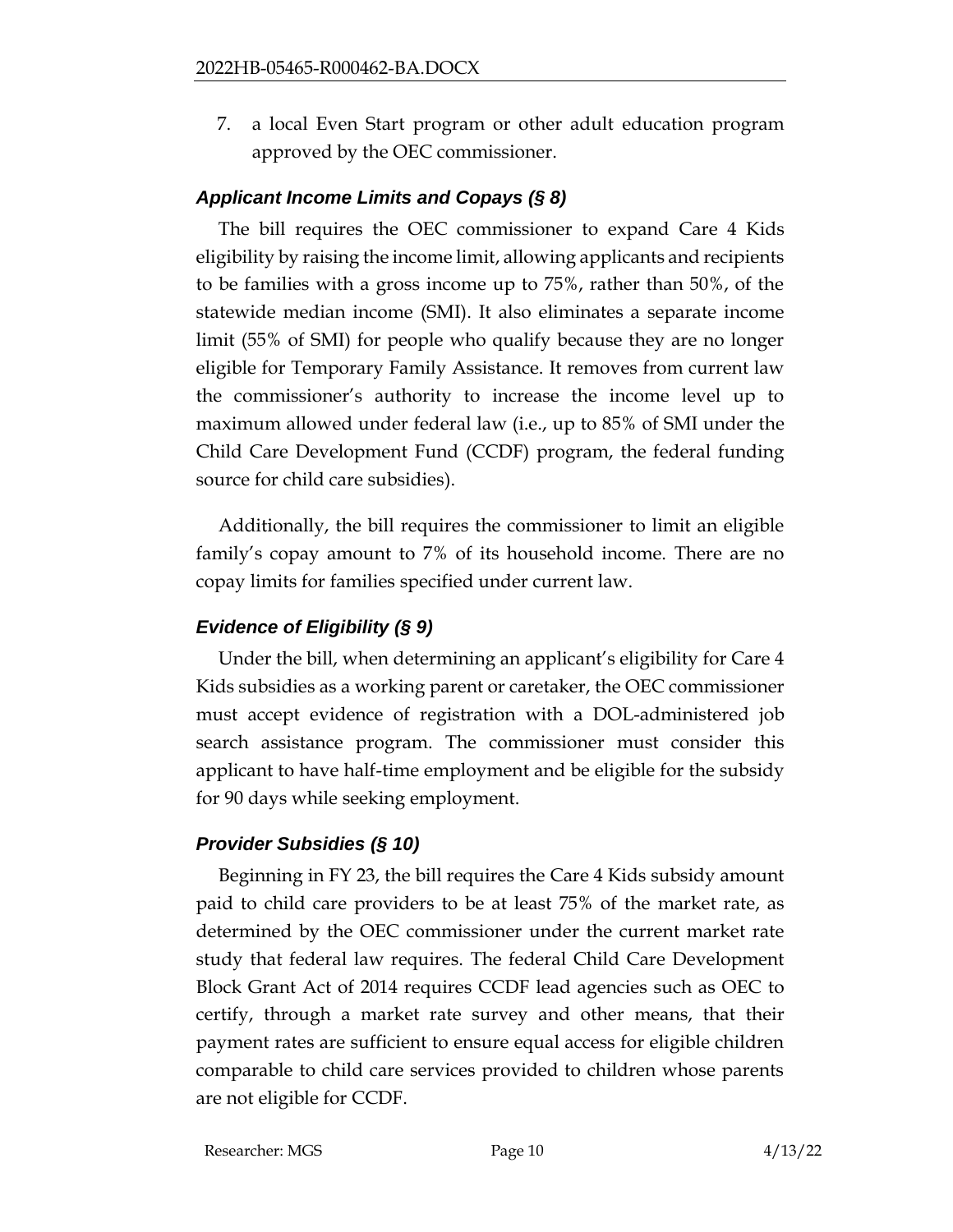### EFFECTIVE DATE: July 1, 2022

### <span id="page-10-0"></span>**§ 11 — FAMILY CHILD CARE HOME STAFFING AND ENROLLMENT**

*Requires family child care homes to employ an OEC-approved assistant to care for more than six and up nine children and removes a similar requirement in current law, limited to children enrolled in school, that only requires extra staff during the summer and for children that are not the provider's own children; allows all of a family child care home provider's own children to attend any time of year* 

Under current law, a family child care home may care for up to six children, including the provider's own children who are not in school full time, plus three additional children during the regular school year who are in school full time. However, if the provider has more than three children who are in school full time, then all of the provider's children may attend.

During the summer months when school is not in session, current law requires the family child care home to employ an OEC-approved assistant or substitute staff member for up to three additional schoolaged children beyond the six to attend, including the provider's own children. However, currently, additional staff is not required if all the additional children are the provider's own.

The bill maintains the base maximum number of enrolled children at six throughout the year, including the provider's own children who are not enrolled in school full time. However, the bill requires the employment of an OEC-approved assistant or substitute at all times of the year, rather than only in the summer as under current law, to enroll up to three more children, for a maximum total of nine. It also allows the three additional children to be any mix of ages, rather than specifying that they must be enrolled in school full time as required under current law. (It is unclear whether the assistant or substitute staff member must be present in addition to and simultaneously with the provider.)

Additionally, the bill allows all of the family child care home provider's children to attend at any time of the year, regardless of their school enrollment status. (It is unclear whether the six-child, year-round cap and the nine-child, year-round cap include all of the provider's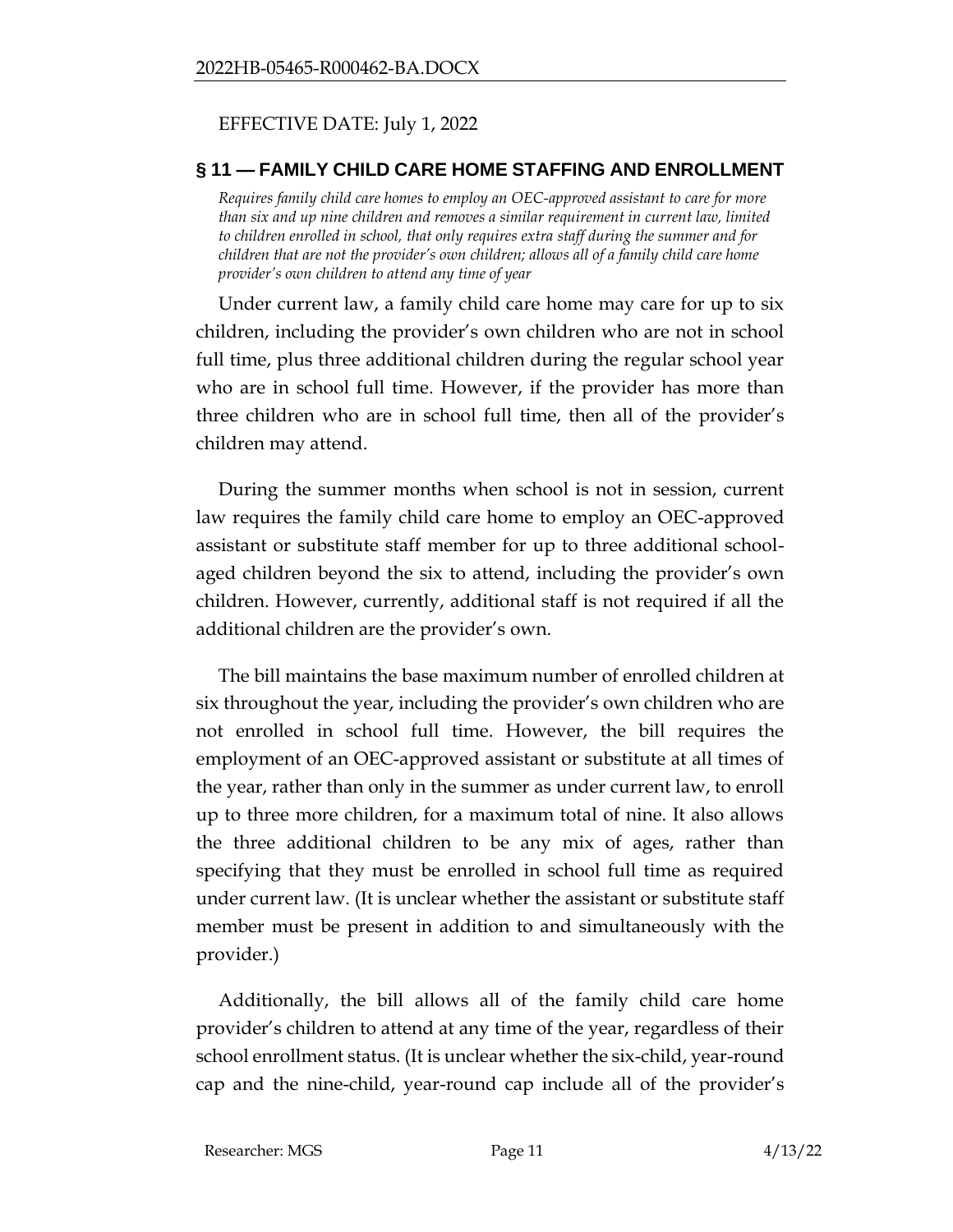children (see COMMENT).)

### EFFECTIVE DATE: July 1, 2022

### <span id="page-11-0"></span>**§ 12 — SCHOOL READINESS LOCAL NEEDS ASSESSMENT**

*Requires local school readiness councils to conduct an early childhood education needs assessment for children and families in the community; allows a local or regional school readiness council to convert unused school readiness space into infant and toddler spaces*

By law, to be eligible for a school readiness grant, towns must convene a local school readiness council that makes recommendations to school officials and elected officials on issues relating to school readiness. The bill requires local school readiness councils to conduct a needs assessment as necessary for early childhood education for children and families in the community. It also allows regional school readiness councils, which two or more towns or school districts may form, to conduct this needs assessment.

Additionally, if a needs assessment reveals that a surplus of unused school readiness spaces exists, then the bill allows a local or regional school readiness council to convert the spaces into infant and toddler spaces; however, the per child cost for the converted spaces cannot exceed the per child cost for infant and toddler spaces for state-funded child care centers (which is established by contract using one of three grant models in state law; see § 7 above).

EFFECTIVE DATE: July 1, 2022

## <span id="page-11-1"></span>**§ 13 — SCHOOL READINESS APPROPRIATION**

*Appropriates an unspecified amount to OEC in FY 23 to provide (1) scholarships and professional development for early childhood program providers and staff and (2) help for state-funded program staff members to meet qualification requirements*

The bill appropriates an unspecified amount to OEC from the General Fund in FY 23 to (1) provide scholarships and professional development for early childhood care and education program providers and their individual staff members and (2) help state-funded early childhood education programs and their individual staff members meet the staff qualification requirements in state law.

EFFECTIVE DATE: July 1, 2022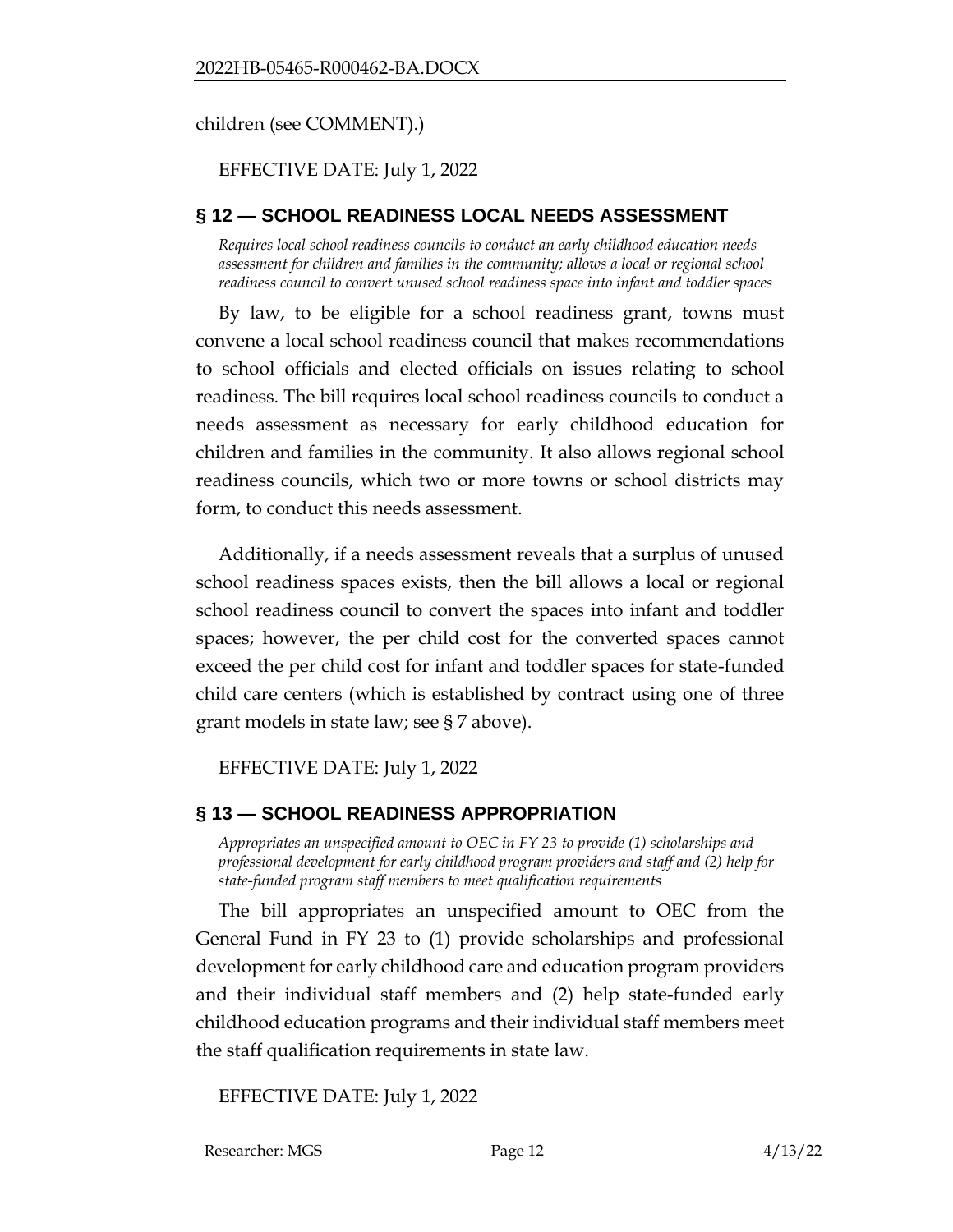### <span id="page-12-0"></span>**BACKGROUND**

## *Related Bills*

SB 2, § 1 (File 276), favorably reported by the Committee on Children, also raises the cap on the school readiness program per-child cost, but by a greater amount (a \$5,473 increase, from \$9,027 to \$14,500, rather than a \$1,000 increase under this bill).

SB 2, § 19, also contains an identical provision to § 11 in this bill on family child care home staffing and enrollment.

HB 5279, § 4, favorably reported by the Education Committee, also contains a similar, but not identical, provision revising family child care home staffing and enrollment.

# *Family Child Care Home*

A family child care home is a private family home caring for up to six children, including the provider's own children not in school full time, where a child is cared for between three and 12 hours per day on a regular basis. Care may be provided for up to 72 consecutive hours to accommodate a need for extended care or intermittent short-term overnight care. During the regular school year, a family child care home may care for more than six children in certain cases (CGS § 19a-77(a)(3)).

# *Child Care Center*

A child care center offers or provides supplementary care to more than 12 children outside their own homes on a regular basis (CGS § 19a-77(a)(1)).

# *Group Child Care Home*

A group child care home (1) offers or provides supplementary care to between seven and 12 children on a regular basis or (2) meets the family child care home definition, except that it does not operate in a private family home (CGS § 19a-77(a)(2)).

# *School Readiness Program*

A school readiness program is a non-religious, state-funded program that provides a developmentally appropriate learning experience for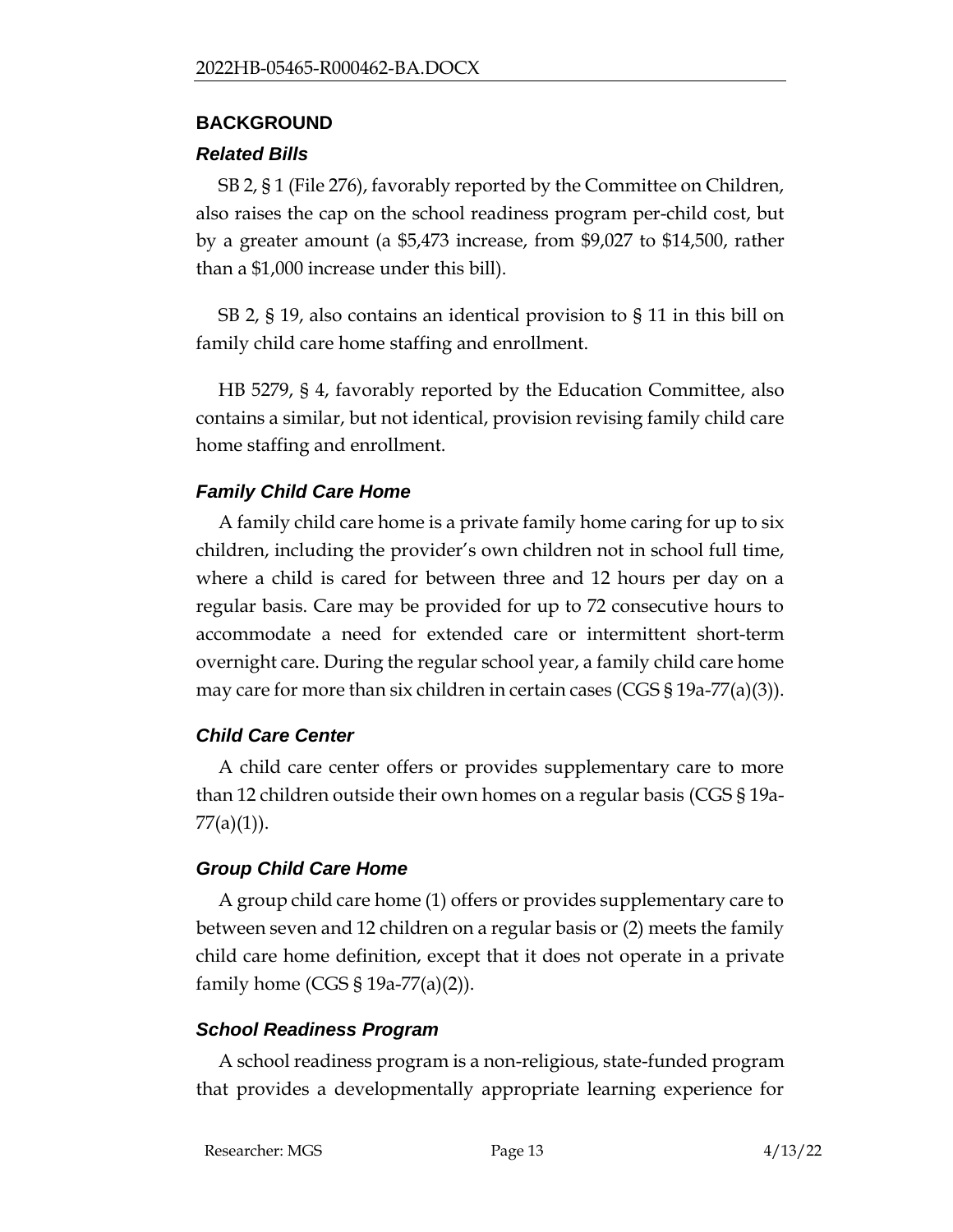children ages three to five who are too young to enroll in kindergarten (CGS § 10-16p).

## *Early Childhood Staff Qualifications*

These qualification requirements call for lead classroom teachers in state-funded child care programs to meet increasingly higher educational standards over the next seven years, which culminate in requiring that all lead classroom teachers hold a bachelor's degree by July 1, 2029, with certain exceptions (CGS § 10- 16p(b)).

## *Priority School District*

Priority school districts are districts (1) whose students receive low standardized test scores, (2) that have high levels of poverty, or (3) in the eight towns with the largest population in the state (CGS § 10- 266p(a)). There were 15 priority school districts in 2020-21.

# <span id="page-13-0"></span>**COMMENT**

## *Conflict*

In § 2, the bill requires each early childhood care and education program employee to be paid an annual salary as prescribed in the OECdeveloped compensation schedule beginning July 1, 2022. However, because this requirement takes effect in 2022, salaries must reflect the 2021 compensation schedule, not the new 2023 schedule required by this bill. The 2021 schedule therefore does not contain a prescribed minimum salary for the following employees that the bill contemplates (1) child care centers, group child care homes, and school readiness programs that do not receive state funding and (2) private preschool programs.

# *Conflict*

In § 11, the bill allows all of the family child care provider's own children of any age to attend the family child care home at any point in the year; however, it simultaneously caps the number of children attending at six (including the provider's own children who are not in school full time) or at nine with an assistant present. It is unclear whether the six- or nine-child cap includes any of the provider's own children.